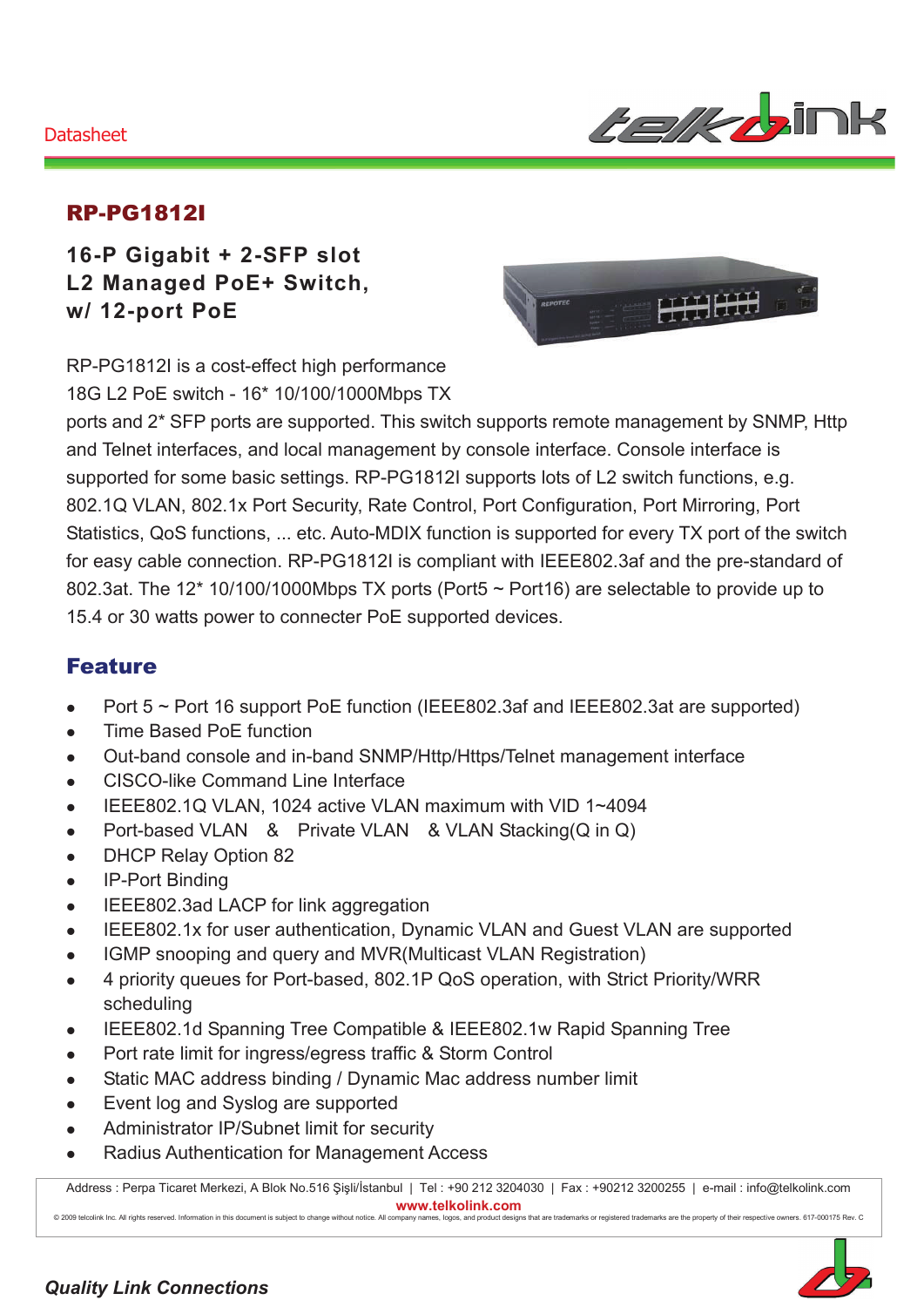# Specification

| <b>Standards</b>                    | $\bullet$ | IEEE802.3(10BaseT Ethernet), IEEE802.3u(100Base Fast Ethernet),       |
|-------------------------------------|-----------|-----------------------------------------------------------------------|
|                                     | $\bullet$ | IEEE802.3ab(1000BaseT), IEEE802.3z(1000Base),IEEE802.3x               |
|                                     | $\bullet$ | IEEE802.1D, IEEE802.1w, IEEE802.1P, IEEE802.1Q, IEEE802.1x            |
|                                     | $\bullet$ | IEEE802.3ad, EEE802.1ad                                               |
|                                     | $\bullet$ | IEEE802.3af & IEEE802.3at                                             |
| Interface                           | $\bullet$ | 16* RJ45 ports, with 10/100/1000Mbps, Full/Half duplex                |
|                                     |           | auto-negotiation and Auto-MDIX and Fource MDI/MDIX function           |
|                                     | $\bullet$ | 2* SFP 1000Base-x ports, Port 17 and Port 18                          |
| <b>Console Port</b>                 | $\bullet$ | DB9 console port                                                      |
| <b>Filter &amp; Forwarding Rate</b> | $\bullet$ | Full line speed                                                       |
| <b>Transmission method</b>          | $\bullet$ | Store-and-forward                                                     |
| <b>Packet Buffer</b>                | $\bullet$ | 500K Bytes                                                            |
| <b>Mac Table Size</b>               | $\bullet$ | 8K                                                                    |
| <b>Max Packet Size</b>              | $\bullet$ | 1518 bytes (without tag), 9600 bytes for Jumbo Frame                  |
| <b>Flow Control</b>                 | $\bullet$ | Back pressure for half duplex, IEEE802.3x for full duplex             |
| <b>PoE Specification</b>            | $\bullet$ | PoE Ports: 12 Ports (Port $5 \sim$ Port 16)                           |
|                                     | $\bullet$ | Per Port 56V DC, 350mA. Max. 15.4Watts; Per Port 56V DC, 600mA.       |
|                                     |           | Max. 30Watts                                                          |
|                                     | $\bullet$ | 150 Watts / 250 Watts PoE Power Budget                                |
|                                     | $\bullet$ | Power PIN Assignment $1/2(-)$ , $3/6(+)$                              |
|                                     | $\bullet$ | PoE Time Based: PoE ON-OFF Control                                    |
| <b>Management</b>                   | $\bullet$ | Out-band: Console (CISCO-like Command Line Interface)                 |
|                                     | $\bullet$ | In-band: SNMP/Telnet/Http/Https                                       |
|                                     | $\bullet$ | Administrator IP/Subnet limit is supported.                           |
|                                     | $\bullet$ | Radius Authentication for Management Access(Telnet/Http)              |
| <b>DHCP</b>                         | $\bullet$ | DHCP Client / Relay / Option 82 functions                             |
| <b>SNMP agent</b>                   | $\bullet$ | Version. 1, 2c                                                        |
|                                     | $\bullet$ | Support MIB II(RFC1213), Bridge MIB (RFC 1493),                       |
|                                     | $\bullet$ | VLAN MIB (802.1Q, RFC2674), Private MIB                               |
| <b>VLAN</b>                         | $\bullet$ | IEEE802.1Q VLAN with 1024 co-current groups maximum from 4094         |
|                                     |           | <b>VLANs</b>                                                          |
|                                     | $\bullet$ | Port-based VLAN & Private VLAN & Q in Q                               |
| <b>Trunking</b>                     | $\bullet$ | Support up to 8 trunks using either static or dynamic trunking (LACP) |
| QoS                                 | $\bullet$ | Four priority queues per port for Port-based & 802.1p tagged-based    |
|                                     |           | QoS                                                                   |
|                                     | $\bullet$ | <b>Strict Priority/WRR scheduling</b>                                 |
| <b>Spanning Tree</b>                | $\bullet$ | IEEE802.1d STP & IEEE802.1w RSTP                                      |
| <b>Port Mirror</b>                  | $\bullet$ | <b>Support Port Mirror</b>                                            |
| <b>Network Security</b>             | $\bullet$ | <b>IP-MAC-Port Binding</b>                                            |
|                                     | $\bullet$ | <b>Static MAC Address Binding</b>                                     |
|                                     | $\bullet$ | Dynamic MAC Address Number Limit                                      |
|                                     | $\bullet$ | DHCP Option 82 Functions, DHCP Snooping                               |
|                                     | $\bullet$ | Access Control List (ACL)                                             |
|                                     | $\bullet$ | Administrator IP/Subnet Limit                                         |
| <b>IEEE 802.1x</b>                  | $\bullet$ | <b>Transparent and Authentication modes</b>                           |
|                                     | $\bullet$ | Dynamic VLAN & Guest VLAN are supported                               |
| <b>Rate Control</b>                 | $\bullet$ | 1~31 levels, with level is configured between 128Kbps ~ 30Mbps        |
| <b>Storm Control</b>                | $\bullet$ | for broadcast/flooding/multicast traffic control                      |
| <b>IP Multicast</b>                 | $\bullet$ | IGMP Snooping(256 Groups Max.) / query and MVR function               |
| <b>Software Upgrade</b>             | $\bullet$ | Out-band: Xmodem, In-band: TFTP/Http/Https                            |